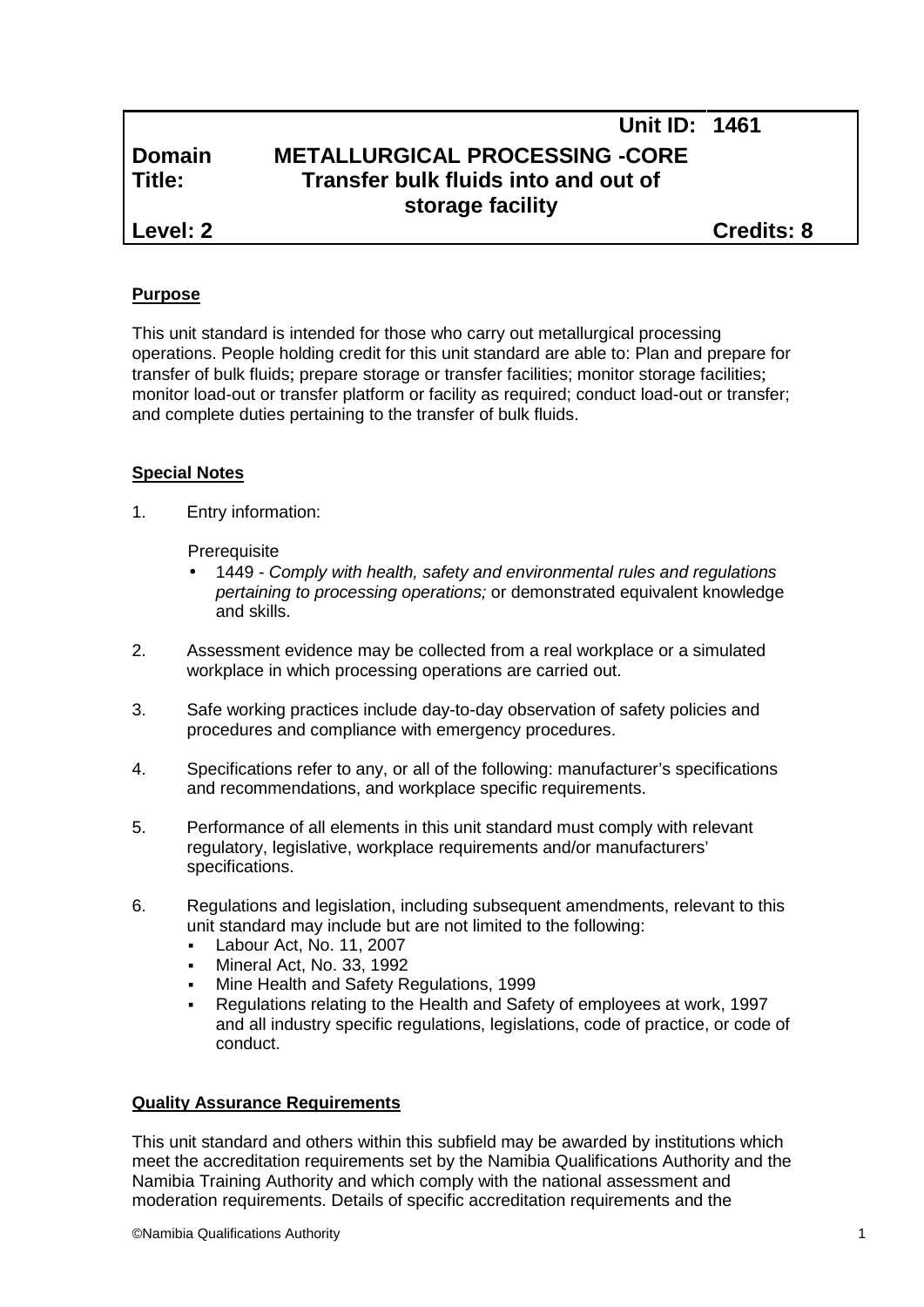national assessment arrangements are available from the Namibia Qualifications Authority and the Namibia Training Authority. All approved unit standards, qualifications and national assessment arrangements are available on the Namibia Training Authority website www.nta.com.na.

# **Elements and Performance Criteria**

## **Element 1: Plan and prepare for transfer of bulk fluids**

### **Performance Criteria**

- 1.1 Work instructions, including plans, specifications, quality requirements and operational details are obtained, explained, clarified and applied to the allocated task.
- 1.2 Safety and security requirements, including personal protective clothing and equipment are obtained from the site safety plan, workplace policies and procedures, explained, and applied to the allocated task.
- 1.3 Equipment, tools, lubricants, attachments and accessories selected to carry out tasks are checked for consistency with the requirements of the job, their usability and any faults rectified or reported prior to commencement of work.
- 1.4 Environmental protection requirements are identified from the project environmental management plan and applied to the allocated task.
- 1.5 Work area is inspected and prepared according to workplace procedures.

### **Element 2: Prepare storage or transfer facilities**

#### **Range**

Products may include but are not limited to hydrocarbons; oil; gas or bulk liquid chemicals and petrochemicals.

### **Performance Criteria**

- 2.1 Workplace hazards and associated risks are identified, minimised or eliminated according to workplace procedures and legislative requirements.
- 2.2 Products within the tank farm or at the platform are managed according to workplace storage types, products and locations.
- 2.3 Storage or docking facilities are inspected for leaks or damage.
- 2.4 Safety systems are checked and tested to verify their operational condition and status.
- 2.5 If necessary, corrective and/or reporting actions are taken according to workplace procedures.
- 2.6 Equipment maintenance requirements are identified and reported according to workplace procedures.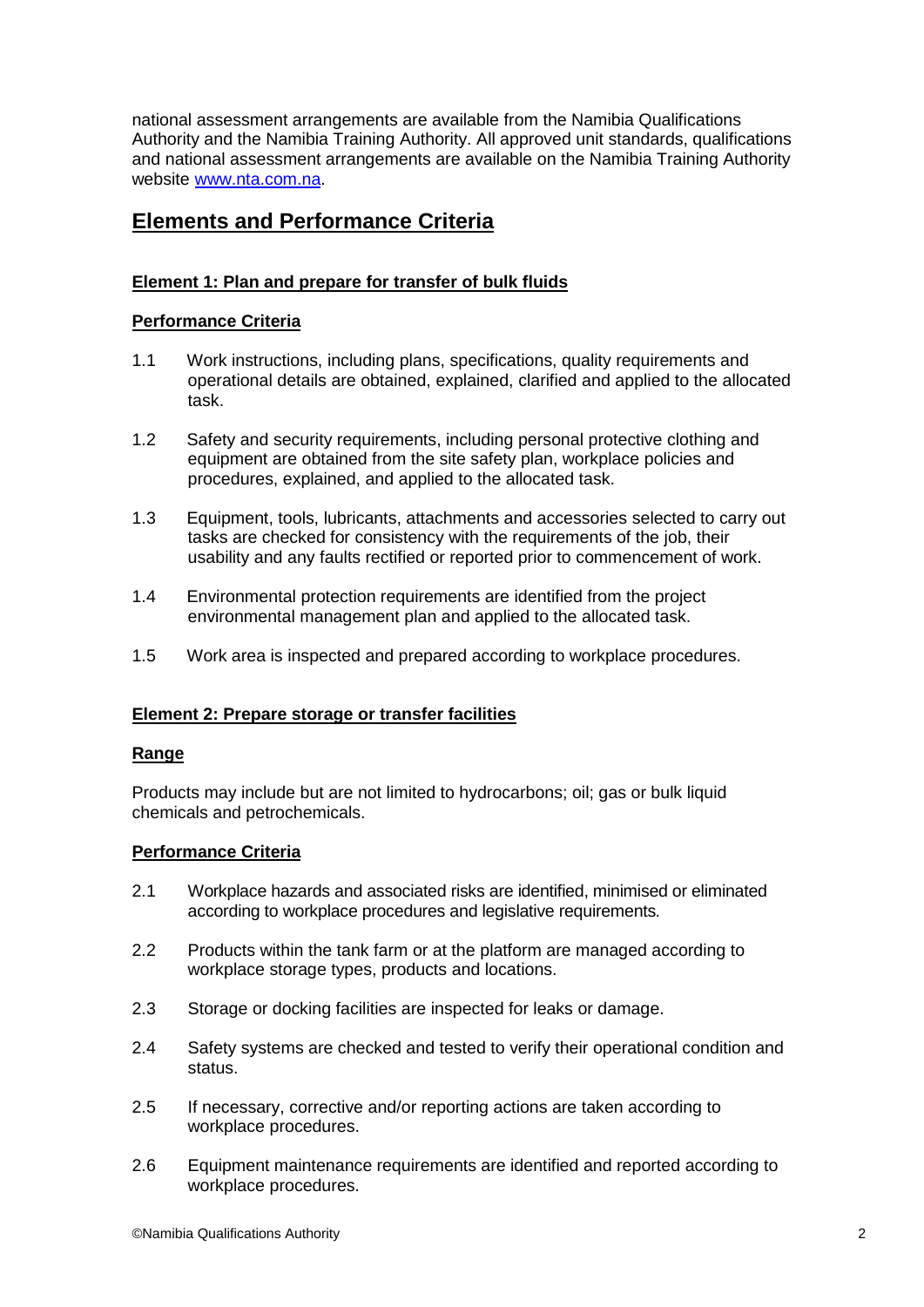## **Element 3: Monitor storage facilities**

### **Range**

Conditions may include but are not limited to operational condition and status of the storage facilities.

#### **Performance Criteria**

- 3.1 Workplace hazards and associated risks are identified, minimised or eliminated according to workplace procedures and legislative requirements.
- 3.2 Tank mixes, capacities and quality are confirmed in line agreed product requirements prior to transfer.
- 3.3 Gas detection and other safety systems are monitored to ensure the storage area is a safe environment.
- 3.4 Storage conditions are communicated to transfer or other personnel.

### **Element 4: Monitor load-out or transfer platform or facility as required**

#### **Performance Criteria**

- 4.1 Workplace hazards and associated risks are identified, minimised or eliminated according to workplace procedures and legislative requirements.
- 4.2 Load-out and transfer systems on the platform, terminal load-out, or transfer area are monitored according to workplace requirements.
- 4.3 Gas detection and other safety systems are monitored to ensure the storage area is a safe environment.
- 4.4 Appropriate personnel is informed of the load-out or transfer area status.

#### **Element 5: Conduct load-out or transfer**

#### **Performance Criteria**

- 5.1 Workplace hazards and associated risks are identified, minimised or eliminated according to workplace procedures and legislative requirements.
- 5.2 Operational status is communicated to required personnel prior to loading according to workplace procedures.
- 5.3 Start-up permissions are obtained and confirmed prior to product transfer.
- 5.4 Pump flow rates are set and adjusted to keep within agreed capacities.
- 5.5 Loading pump performance is monitored to keep within stated operational ranges and vibration limits.